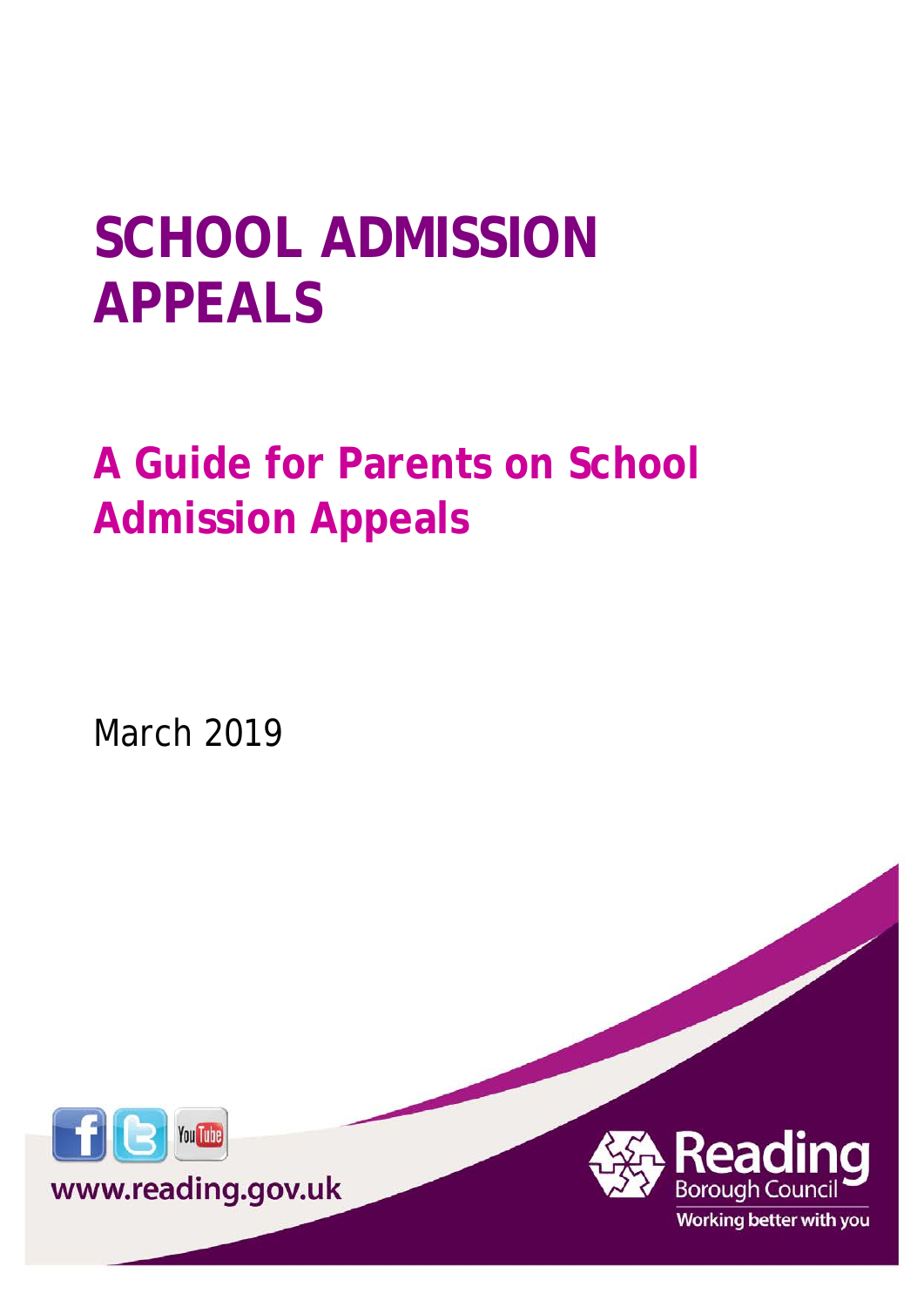## **DO I HAVE A RIGHT OF APPEAL?**

If you've applied to a school and your child does not get offered a place there, you can appeal the decision.

#### **HOW DO I APPEAL?**

There is an appeal form available on the Reading Borough Council website [www.reading.gov.uk/schoolappeals.](http://www.reading.gov.uk/schoolappeals) The appeal form should be completed in as much detail as possible and should include all your reasons for making the appeal. Please attach additional documents to your appeal form, as necessary.

If you find there is further information you would like to submit after you have returned your appeal form, please send any further documents to the School Appeals Clerk.

Please note there are some schools in Reading that Reading Borough Council does not arrange appeals for. A list of these schools can be found at [www.reading.gov.uk/schoolappeals.](http://www.reading.gov.uk/schoolappeals) You should contact these schools directly to submit an appeal.

#### **WHAT HAPPENS WHEN I HAVE SUBMITTED MY APPEAL FORM?**

Once your appeal form has been received and accepted, the School Appeals Clerk will send you an acknowledgement email. The School Appeals Clerk will then arrange for an Independent Appeal Panel to hear your appeal.

The School Appeals Clerk will post a letter to you at least 10 school days' before your appeal hearing, which will confirm the date, time and location of your appeal hearing. Approximately 7 days before your appeal hearing, the School Appeals Clerk will post to you a page numbered copy of the paperwork for your appeal. This will include a copy of your appeal form and any other written information you have submitted, along with written information from the admission authority for the school about why your child was not offered a place.

## **WHEN WILL MY APPEAL BE HEARD?**

If you have applied during the normal admissions round, which is usually when your child is starting school or transferring from primary to secondary school, there is a deadline for submitting an appeal. All appeals submitted by the deadline are heard within 40 school days of the deadline for submitting an appeal. An appeals timetable is published each February so please check the school admission appeals page of the Reading Borough Council website <http://www.reading.gov.uk/schoolappeals> or contact the School Appeals Clerk.

If you have applied for in-year admission, which is when your child is moving school outside of the normal admissions process, then your appeal will be heard within 30 school days of it being submitted.

## **CAN I ATTEND THE APPEAL HEARING?**

Yes, you have the right to attend your appeal hearing and present your case to the Appeal Panel. We encourage you to attend if possible as it assists the Appeal Panel's understanding of the individual circumstances of your case. However, you do not have to attend your appeal hearing. The Appeal Panel will consider all the written information that is submitted.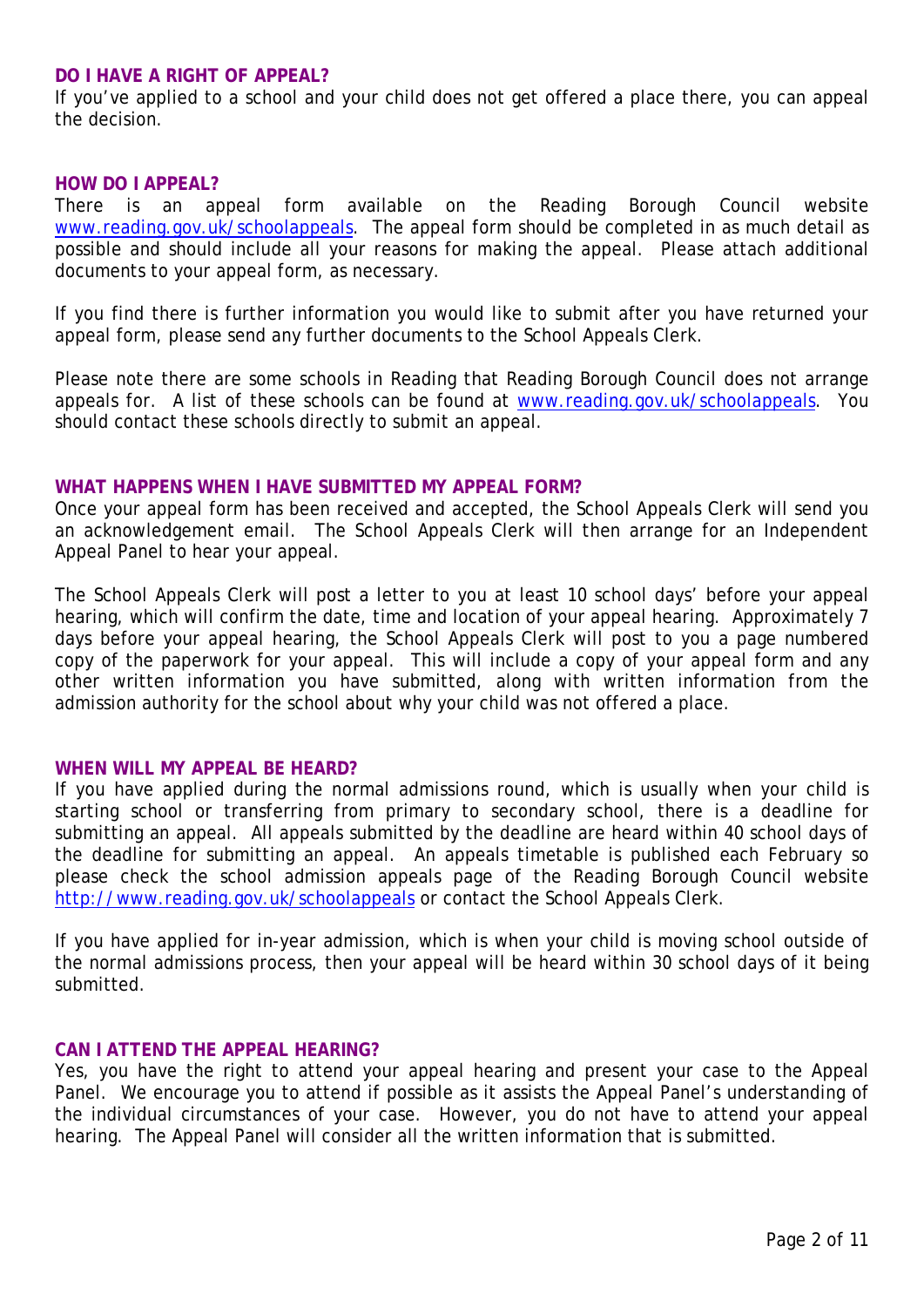Once you have been given the date and time of your appeal hearing you must let the School Appeals Clerk know if you will be attending the appeal hearing or not, as soon as possible.

Please note if you tell the School Appeals Clerk that you will not be attending, your appeal will probably not be heard at the time given to you in your letter and could be heard at any time during the day on the allocated appeal hearing date. Therefore, if you have told us that you will not be attending and then change your mind and decide to attend you will need to contact the School Appeals Clerk in advance.

## **CAN I BRING SOMEONE WITH ME?**

Yes, you can bring somebody with you to help present your case and offer you support. You may be accompanied or represented by a family member, friend or adviser, and they may speak on your behalf at the hearing.

**If you decide to be legally represented or require the services of a translator or signer, please let the School Appeals Clerk know as early as possible.**

If you are unable to attend your appeal hearing, you may send someone in your place to present your appeal.

You cannot bring with you, or send in your place, a representative of the school you are appealing for. Also, the Appeal Panel cannot accept letters of support from representatives of the school you are appealing for.

It is not necessary for you to bring your child, who is the subject of the appeal, to the appeal hearing. If you do wish for them to attend, please let the School Appeals Clerk know. Please note that the appeal hearing is a formal hearing and does follow a set procedure.

## **WHO ELSE WILL BE AT THE APPEAL HEARING?**

A representative of the school your appeal is for will be at the appeal hearing. If Reading Borough Council is the admission authority for the school, then a member of the School Admissions Team (Brighter Futures for Children) will most likely attend on behalf of the school. If the school's governing body is the admission authority for the school, a member of the school's staff or a governor at the school will most likely attend on behalf of the school.

The School Appeals Clerk will also be present at your appeal hearing to record what happens and to ensure the set procedure is followed and to advise the Appeal Panel where required.

## **WHAT DO I NEED TO BRING TO THE APPEAL HEARING?**

If you are attending, please bring along the page numbered copy of the paperwork that the School Appeals Clerk posted to you approximately 7 days before the appeal hearing. This will be referred to during the appeal. The Appeal Panel and the school's representative (who will be presenting the admission authority's case at the appeal hearing) will have been posted exactly the same page numbered information as you.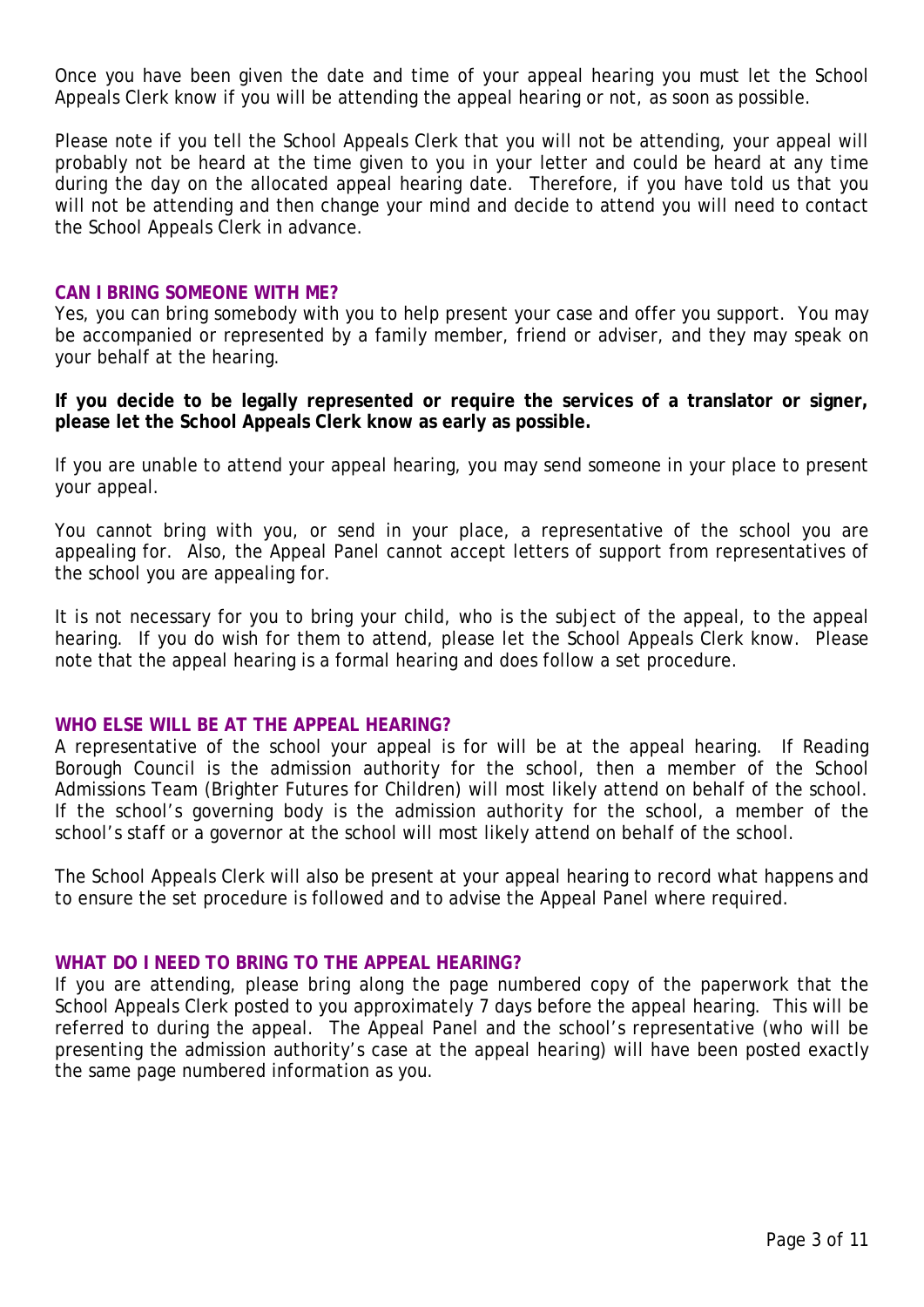## **WHAT IF I WANT TO SUBMIT FURTHER INFORMATION OR EVIDENCE FOR MY APPEAL?**

If you have any further information you would like to submit for your appeal, there is a deadline for submitting this. Please send it to the School Appeals Clerk at least 5 working days before the date of the appeal hearing. The further information will then be posted to all parties.

If you submit further information after this deadline, the Appeal Panel will decide at the appeal hearing whether or not to consider it. Your appeal hearing may have to be adjourned to a later date in order for it to be considered.

Further information can be emailed to [sarah.wilson@reading.gov.uk](mailto:sarah.wilson@reading.gov.uk) but please note that this is not a secure email address, so if you are submitting sensitive and confidential information you may wish to send this by post or hand deliver to the Civic Offices.

The address for posting or hand delivering further information is: School Appeals Clerk, Committee Services, Reading Borough Council, Civic Offices, Bridge Street, Reading RG1 2LU.

Please note that the School Appeals Clerk is not able to gather any information on your behalf. It is your responsibility to gather and submit all the information you want considered in respect of your case.

## **WHERE ARE APPEAL HEARINGS HELD?**

Appeals are usually held in one of the committee rooms at the Council offices. The address is: Civic Offices, Bridge Street, Reading RG1 2LU. Please note there is no parking available at the Council offices. The nearest public car parks are the Oracle Shopping Centre or the Broad Street Mall. When you arrive at the Council offices, there will be a member of staff in the reception area who is dealing with visitors to the Council offices. Please let this person know that you have come to the offices for a school admission appeal and they will show you where to wait. The School Appeals Clerk will come to meet you and will take you to the committee room where your appeal will be heard, as soon as possible.

## **WHAT HAPPENS AT AN APPEAL HEARING?**

The appeal hearing will be as informal as possible but the procedure set out below is followed to ensure everyone has the same opportunity to present their case and to ask questions.

Once you and the school's representative have entered the room and are seated, the Chair of the Appeal Panel will welcome everybody to the appeal hearing and will ask everybody present to introduce themselves and will explain the set procedure and how the Appeal Panel reaches a decision. The procedure below will be followed at the appeal:

- o The school's representative will explain the reasons why a place could not be offered at the school for your child
- o The Appeal Panel and you can ask questions of the school's representative about the reasons they have given and the written information they have submitted
- o You will be given the opportunity to explain why you think your child should have a place at the school
- o The Appeal Panel and the school's representative can ask questions about the reasons you have given and the written information you have submitted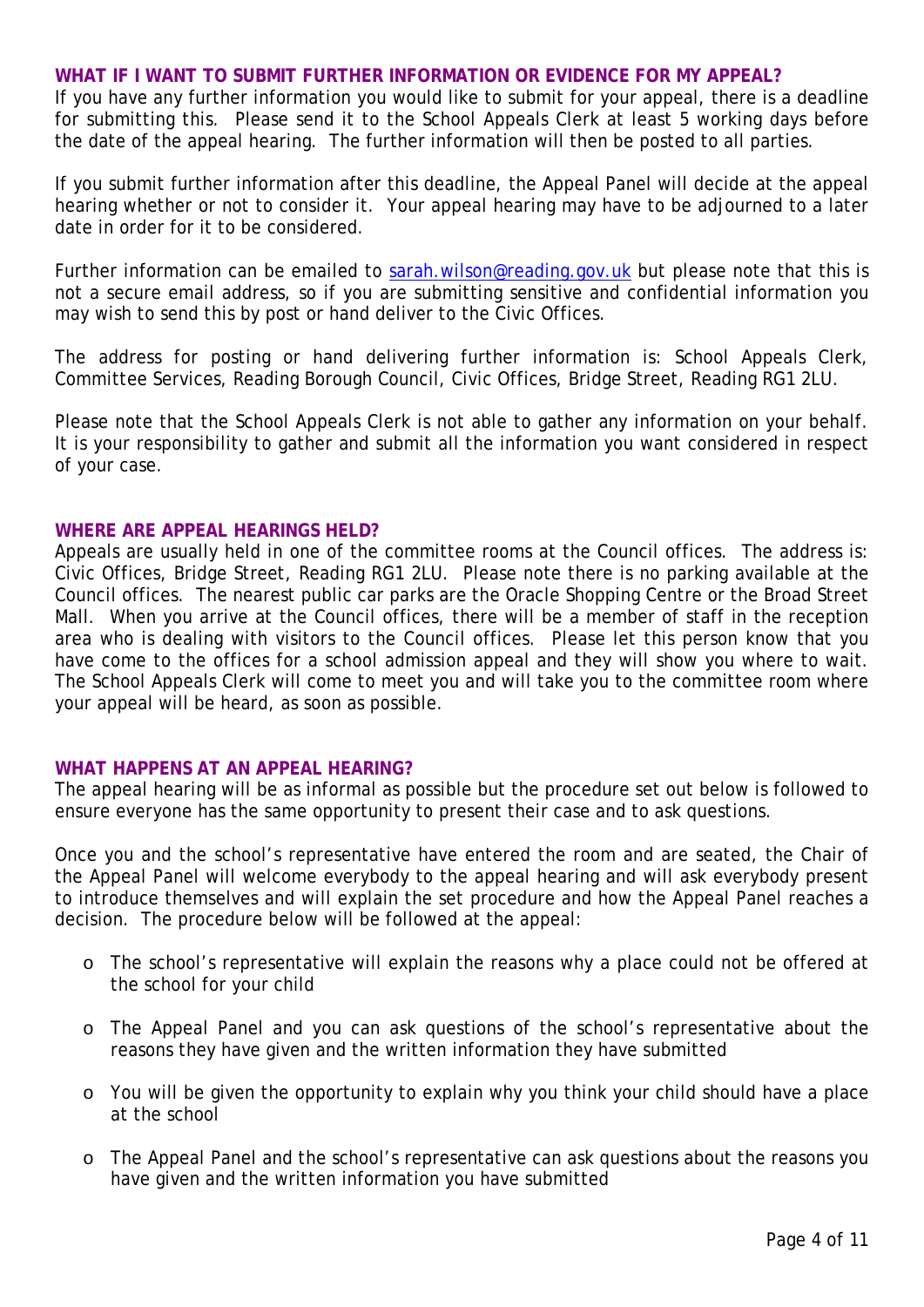- o The school's representative will provide a short summary of their case, without providing any new information
- o You will be given the opportunity to provide a short summary of your case, without providing any new information

You and the school's representative will be asked to leave the room at the same time.

## **WHAT IS THE SCHOOL APPEALS CLERK'S ROLE?**

The School Appeals Clerk is the Clerk to the Appeal Panel and must be independent.

The role of the School Appeals Clerk is to make all the necessary administrative arrangements for the appeal hearing and to give advice where required. This includes:

- o Providing advice on the admission appeals process
- o Responding to queries from the parents and the school in advance of the appeal hearing
- o Sending out all the paperwork required for the appeal hearing to all parties
- o Keeping a record of what happens at the appeal hearing
- o Giving advice to the Appeal Panel
- o Sending out the written decision of the Appeal Panel

#### **WHO ARE THE APPEAL PANEL?**

Appeal Panels perform a judicial function, and must be independent, impartial and transparent.

An Appeal Panel is made up of three people. At least one panel member will be a lay person, who has no personal experience of the management or provision of education in a school and at least one panel member will have experience in education.

The Appeal Panel will not have any connection with the school you are appealing for and it cannot have been involved with the original decision to refuse your child a place there.

The Appeal Panel members are volunteers.

The Appeal Panel is the decision maker. The Appeal Panel will consider the case put forward by both you and the school, and come to an independent conclusion as to whether the school should admit your child.

You will be sent the names of the Appeal Panel in advance of your appeal hearing. If you believe that you may know or have any association with any of the Appeal Panel members or the Clerk you should let the School Appeals Clerk know immediately so that other arrangements can be made.

## **HOW DOES THE APPEAL PANEL MAKE ITS DECISION?**

Appeal Panels must make a decision in accordance with the statutory School Admission Appeals Code issued by the Department for Education. There are two stages to the decision making process. For grammar school appeals, the Appeal Panel must also be satisfied that your child is of the appropriate academic ability.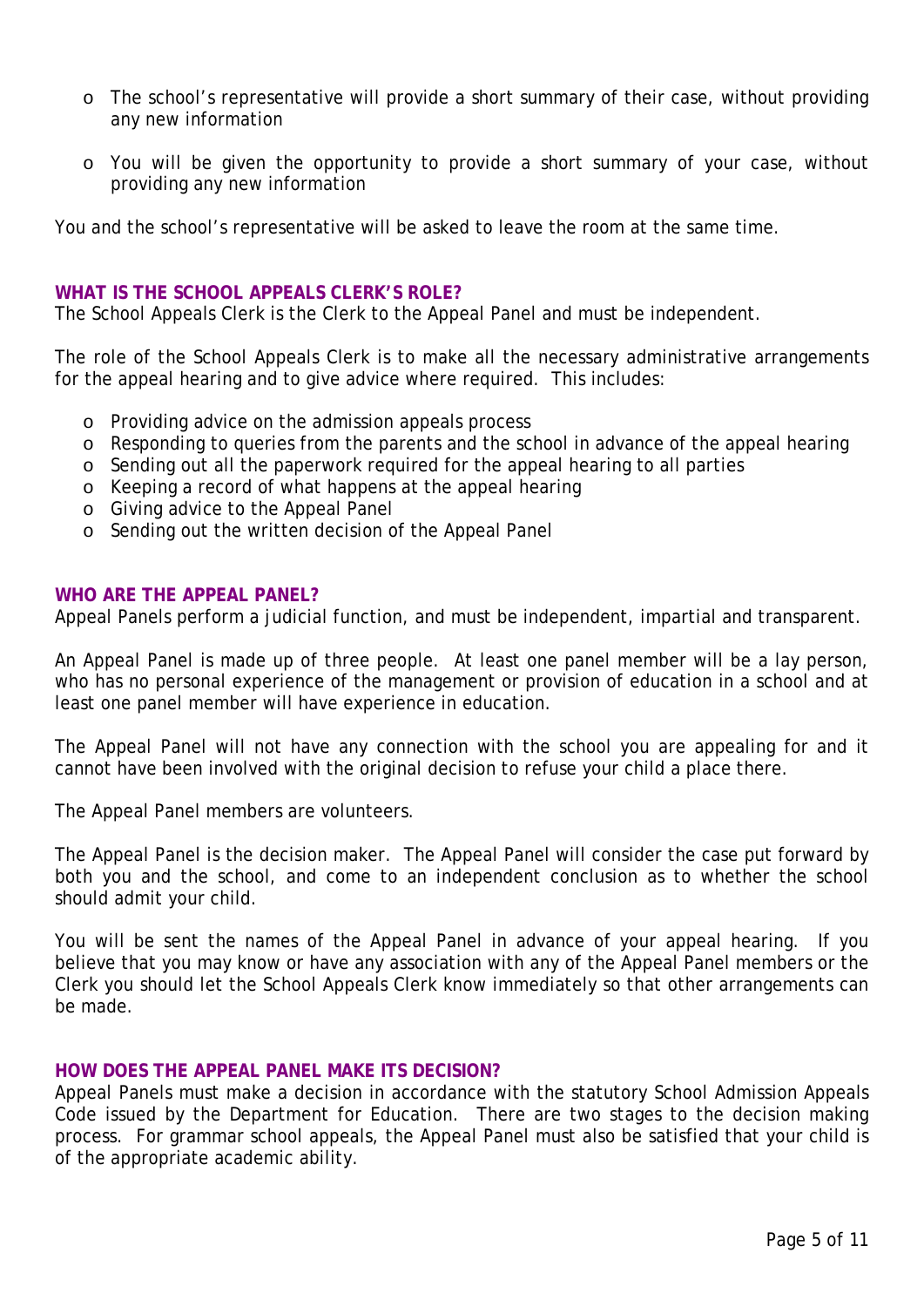Please note that there is a different decision making process for infant class size appeals.

If there are a number of appeals being heard for the same year group at the same school (multiple appeals) then no decision will be made until all the appeals have been heard.

The decision of the Appeal Panel is binding on the school. If your appeal is allowed, your child will be able to go to the school.

## **APPEAL DECISION MAKING**

This is the decision making process that will be followed for appeals for a place in Year 3 to Year 13, and for those appeals for a place in Reception to Year 2 where the infant class size limit of 30 children per teacher does not apply.

Infant class size appeals, grammar school appeals, boarding school appeals and sixth form appeals are covered in separate sections.

# **First Stage – examining the decision to refuse admission**

The Appeal Panel **must** consider:

- o whether the school's published admission arrangements comply with legal requirements
- o whether the school's published admission arrangements were correctly and impartially applied in your case
- o whether the admission of an additional child would prejudice the provision of efficient education or the efficient use of resources (i.e. would have a detrimental impact on the education provided at the school and on the use of school resources). In deciding whether prejudice would be caused, it is not enough for the admission authority to show that the school's published admission number has already been reached. The admission authority must be able to demonstrate over and above this fact what prejudice would be caused. In reaching a decision as to whether or not there would be prejudice, the Appeal Panel may consider a number of factors, such as the impact on the school and size of classes, the amount of teaching space available, and the effect on the year group in question as it moves through the school

If you are the only person appealing for a particular year group at a school, the Appeal Panel **must** allow the appeal at the first stage, if they find any of the following:

- o the school's published admission arrangements do not comply with legal requirements and your child would have been offered a place if the school's published admission arrangements had complied with legal requirements
- o the school's published admission arrangements have not been correctly and impartially applied in your case and your child would have been offered a place if the school's published admission arrangements had been correctly and impartially applied in your case
- o the admission of an additional child **would not** prejudice the provision of efficient education or the efficient use of resources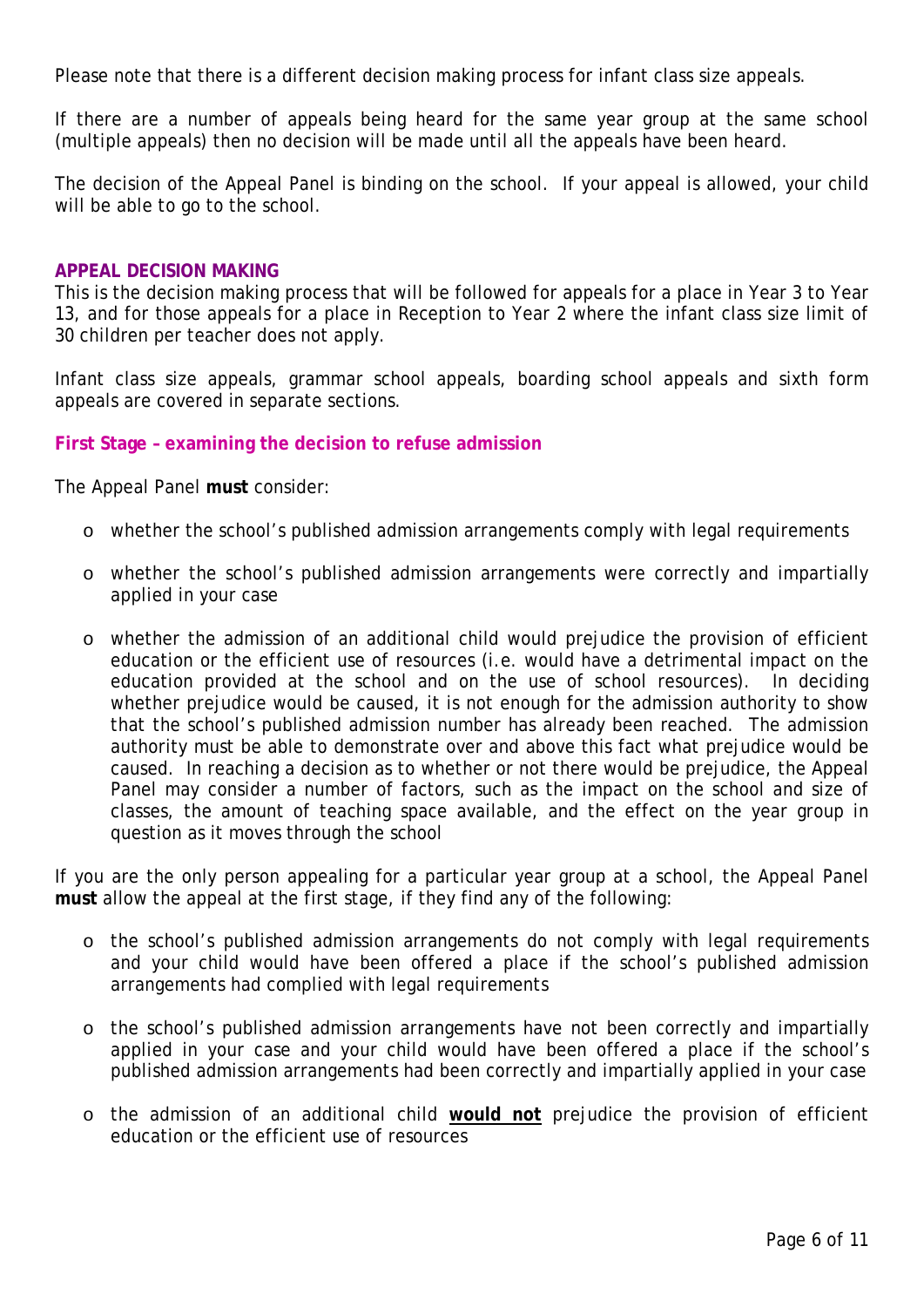If the Appeal Panel is hearing more than one appeal for the same year group at the same school (multiple appeals) and finds that a number of children would have been offered a place but to admit that number on appeal would cause prejudice, the Appeal Panel **must** proceed to the second stage.

If the Appeal Panel has not found any grounds to allow your appeal at the first stage, it must move onto the second stage.

# **Second Stage – balancing the arguments**

The Appeal Panel **must** balance the prejudice to the school against the reasons you have given for your child to attend the school. The Appeal Panel must decide whether your reasons for wanting your child to attend the school outweigh the prejudice that would be caused to the school by another child being admitted. In balancing the arguments, the Appeal Panel can take into account your reasons for wanting your child to attend the school, and what it can offer your child that other schools cannot.

If you are the only person appealing for a particular year group at a school and the Appeal Panel decides that your case outweighs the prejudice to the school, the Appeal Panel **must** allow your appeal. If the Appeal Panel decides that your case does not outweigh the prejudice to the school, the Appeal Panel **must** refuse your appeal.

If the Appeal Panel is hearing multiple appeals it must balance the arguments for each appeal.

# **APPEAL DECISION MAKING - INFANT CLASS SIZE APPEALS**

This is the decision making process that will be followed for appeals for places in Reception to Year 2 where the infant class size limit of 30 children per teacher applies.

The law limits the size of an infant class (Reception and Years 1 and 2) to a maximum of 30 children per teacher.

Your appeal will be considered to be an infant class size appeal if the admission authority would breach the infant class size limit by admitting your child and there are no measures it could take to avoid this without prejudicing the provision of efficient education or the efficient use of resources (i.e. having a detrimental impact on the education provided at the school and on the use of school resources).

If your appeal is considered to be an infant class size appeal, then the Appeal Panel is **reviewing** the admission authority's decision to refuse your child a place at the school. There are only very limited circumstances in which an infant class size appeal can be allowed, and as such, only a limited chance of your appeal being successful.

The Appeal Panel **can only** allow an infant class size appeal, where:

- o it finds that the admission of an additional child would not breach the infant class size limit;
- o it finds that the school's admission arrangements are unlawful, or have not been properly applied, and your child would have been offered a place at the school if the arrangements were lawful or had been properly applied;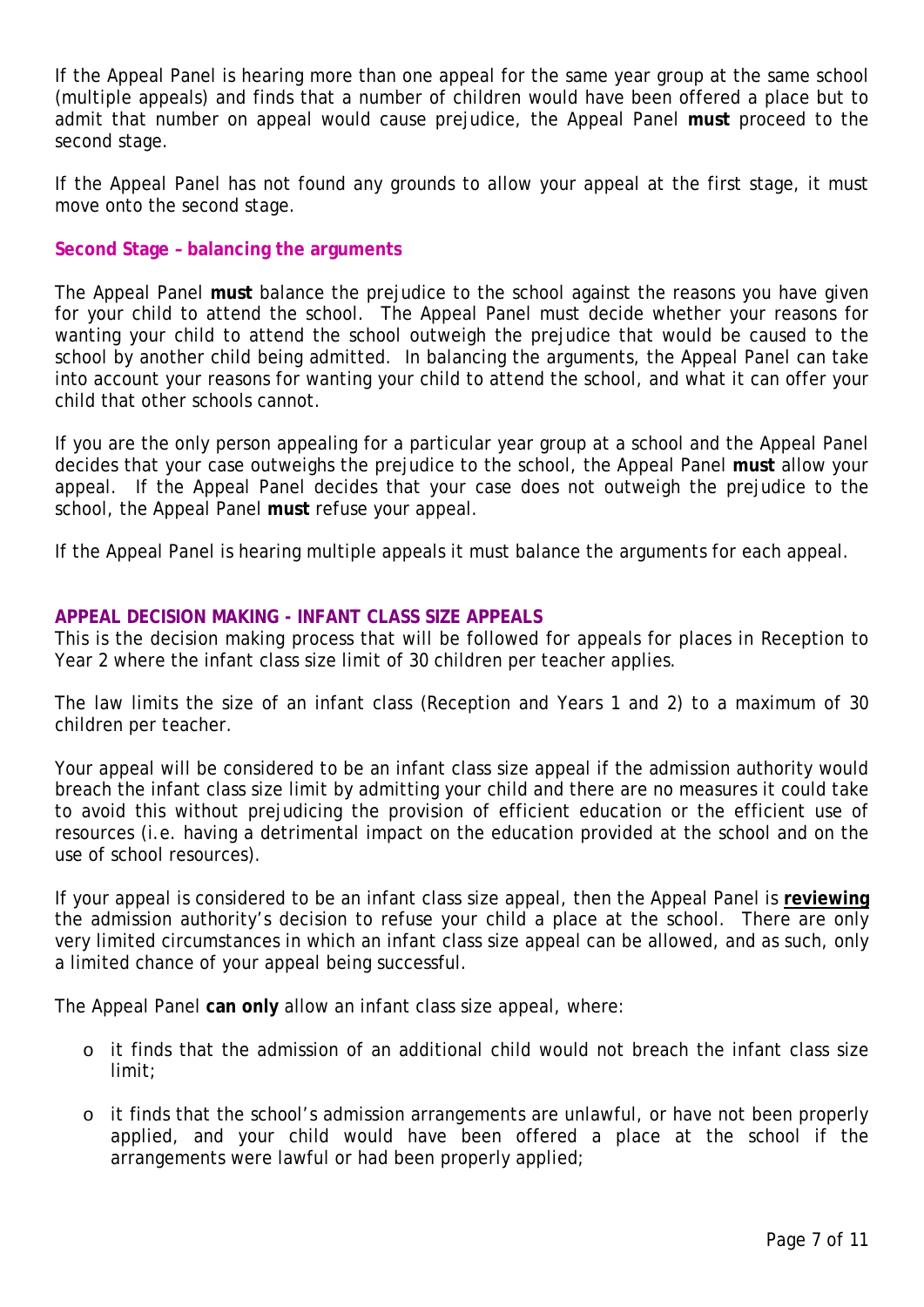o it decides that the decision to refuse admission was not one which a reasonable admission<br>authority would have made in the circumstances of the case. To find a decision authority would have made in the circumstances of the case. unreasonable, the Appeal Panel must determine the decision was one no reasonable admission authority would have made in the circumstances of your case, and the threshold for finding this is high. In this context, **it is the legal meaning of "reasonableness" that applies**, which means that an unreasonable decision is irrational or perverse.

## **APPEAL DECISION MAKING – GRAMMAR SCHOOL APPEALS**

This is the decision making process that will be followed for appeals for a place at a grammar school. There are two grammar schools within Reading Borough - Kendrick School and Reading School.

Admission authorities for grammar schools are permitted to select children on the basis of academic ability and may leave places unfilled if there are not enough eligible applicants.

Most admission authorities for grammar schools use performance in an entrance test as a means of deciding whether a child is of the required academic standard for admission to the school. Some admission authorities offer places to those who score the highest; others set a pass mark and then apply over subscription criteria to all applicants who reach that standard.

If your child has achieved the required academic standard to be admitted to a grammar school but has been refused admission because there are more eligible children than places available, Appeal Panels must follow the two stage decision making process described above.

If your child did not achieve the required academic standard set by the entrance test, the Appeal Panel **must** be satisfied that there is evidence to demonstrate that your child is of the appropriate academic ability to be admitted to the school. **The Appeal Panel cannot allow an appeal if it does not find that there is evidence that your child is of the appropriate academic ability**. To support your appeal you may wish to submit school reports, test results and references from your child's current school that clearly indicate why your child is considered to be of the appropriate academic ability.

If the Appeal Panel finds that there is evidence that your child is of the required academic standard for the school you are appealing for then it will continue to follow the two stage decision making process described above.

If the Appeal Panel is not satisfied with the evidence submitted in support of your child's academy ability for the school you are appealing for then your appeal will be refused.

## **APPEAL DECISION MAKING - BOARDING SCHOOL APPEALS**

If a boarding school did not offer your child a boarding place because there were other children that were ranked higher in the school's admission criteria, then the two stage decision making process described above must be followed.

If a boarding school did not offer your child a place because the admission authority decided your child was unsuitable to board, then the Appeal Panel will consider whether the admission authority's decision was reasonable in light of the information available to it.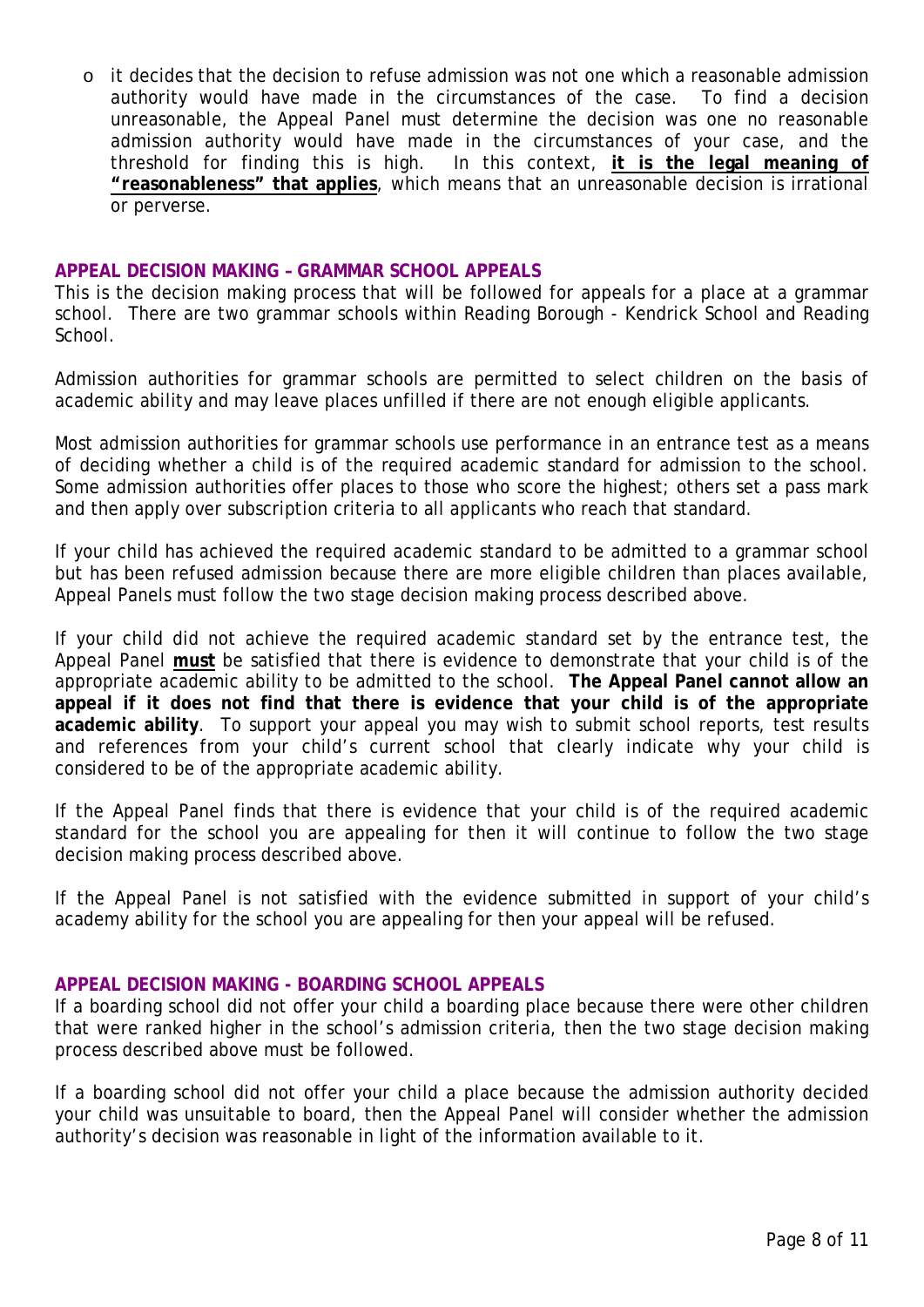## **APPEAL DECISION MAKING – SIXTH FORM APPEALS**

If your child did not get offered a place at a school sixth form, both you and your child have the right to appeal the decision. If your child was not offered a place because there were other children that were ranked higher in the school's admission criteria, then the two stage decision making process described above must be followed.

If your child did not meet the specified entry requirements, then the Appeal Panel will consider whether the admission authority's decision was reasonable in light of the information available to it.

#### **WHAT ARE MY CHANCES OF SUCCESS?**

For infant class size appeals there is a very limited chance of success. For the 2017/2018 academic year, only 2% of the infant class size appeals heard were allowed.

For appeals that are not restricted by the infant class size limit, it is not possible to give any indication of your chance of success as it will depend on the case you and the school make.

## **SEEKING AN ALTERNATIVE SCHOOL PLACE**

It is your responsibility to secure a suitable school place for your child. If your child is without a school place, contact your home local authority who will be able to advise you of other available places.

You can accept an offer of a place at a school whilst still making an appeal for your preferred school. Making an appeal should not affect any other offers of a school place.

#### **HOW OFTEN CAN I APPEAL?**

You can appeal for a place at more than one school if you wish.

You can only appeal once for a place at a school in the same academic year, however. An exception to this is where there is a significant change in your circumstances and the admission authority accepts a second application from you for the same school in the same academic year, but again decides not to offer your child a place. In this case, you can appeal the decision regarding the second application.

You may apply for a place at the same school in respect of a later academic year and if your child is not offered a place you can appeal this decision.

## **HOW WILL I FIND OUT THE APPEAL DECISION?**

The School Appeals Clerk will send you the decision of the Appeal Panel in writing, normally within 5 school days of the appeal hearing.

If your appeal is successful, you are expected to contact the school you have been granted a place at, within 14 days of receiving the appeal decision in writing, in order to agree a start date for your child.

If your appeal is unsuccessful and you do not want the place offered to you at another school, please contact your home local authority. If you are a resident of Reading Borough you should